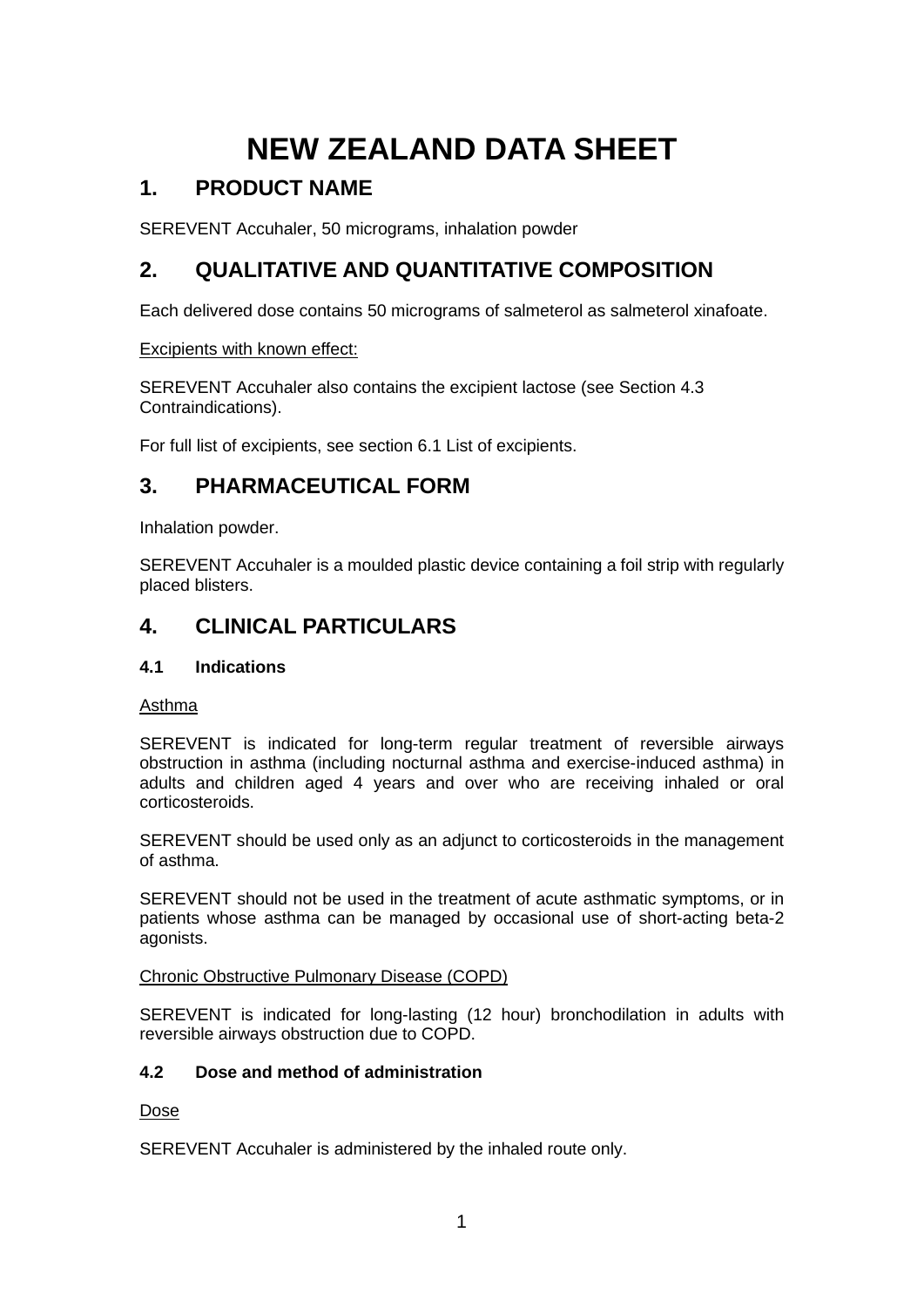Patients must be warned not to stop steroid therapy and not to reduce it without medical advice even if they feel better on SEREVENT.

#### Asthma

In the management of reversible airways obstruction due to asthma, SEREVENT (as with other long-acting beta-2 agonists) **must only be administered in combination with anti-inflammatory therapy such as inhaled corticosteroids (ICS).** In asthma patients not already receiving anti-inflammatory therapy, this must be initiated at the same time as SEREVENT.

#### *Adults:*

One inhalation (50 micrograms of salmeterol) twice daily.

In asthma patients with more severe airways obstruction up to 2 inhalations  $(2 \times 50)$ micrograms of salmeterol) twice daily may be of benefit.

#### *Children over 4 years of age:*

One inhalation (50 micrograms of salmeterol) twice daily.

There are insufficient clinical data at present to recommend the use of SEREVENT in children under 4 years of age.

Patients should be instructed not to take additional doses to treat symptoms but to take a short-acting inhaled beta-2 agonist.

The onset of effective bronchodilation (>15% improvement in FEV 1) with SEREVENT occurs within 10 to 20 minutes in asthma patients. The full benefits will be apparent after the first few doses of the drug. The bronchodilator effects of SEREVENT usually last for 12 hours. This is particularly useful in the treatment of nocturnal symptoms in asthma, COPD and chronic bronchitis, and in the management of exercise induced asthma.

#### *As there may be adverse effects associated with excessive dosing of this class of drug, the dosage or frequency of administration should only be increased on medical advice.*

### COPD

*Adults:* One inhalation (50 micrograms of salmeterol) twice daily.

### Special populations

There is no need to adjust the dose in elderly patients or in those with renal impairment.

### **4.3 Contraindications**

Hypersensitivity to any ingredient of the preparation (see section 6.1 List of Excipients).

Contraindicated in patients with severe milk protein allergy.

### **4.4 Special warnings and precautions for use**

The onset of effective bronchodilation (>15% improvement in FEV 1) with SEREVENT occurs within 10 to 20 minutes in asthma patients. The full benefits will be apparent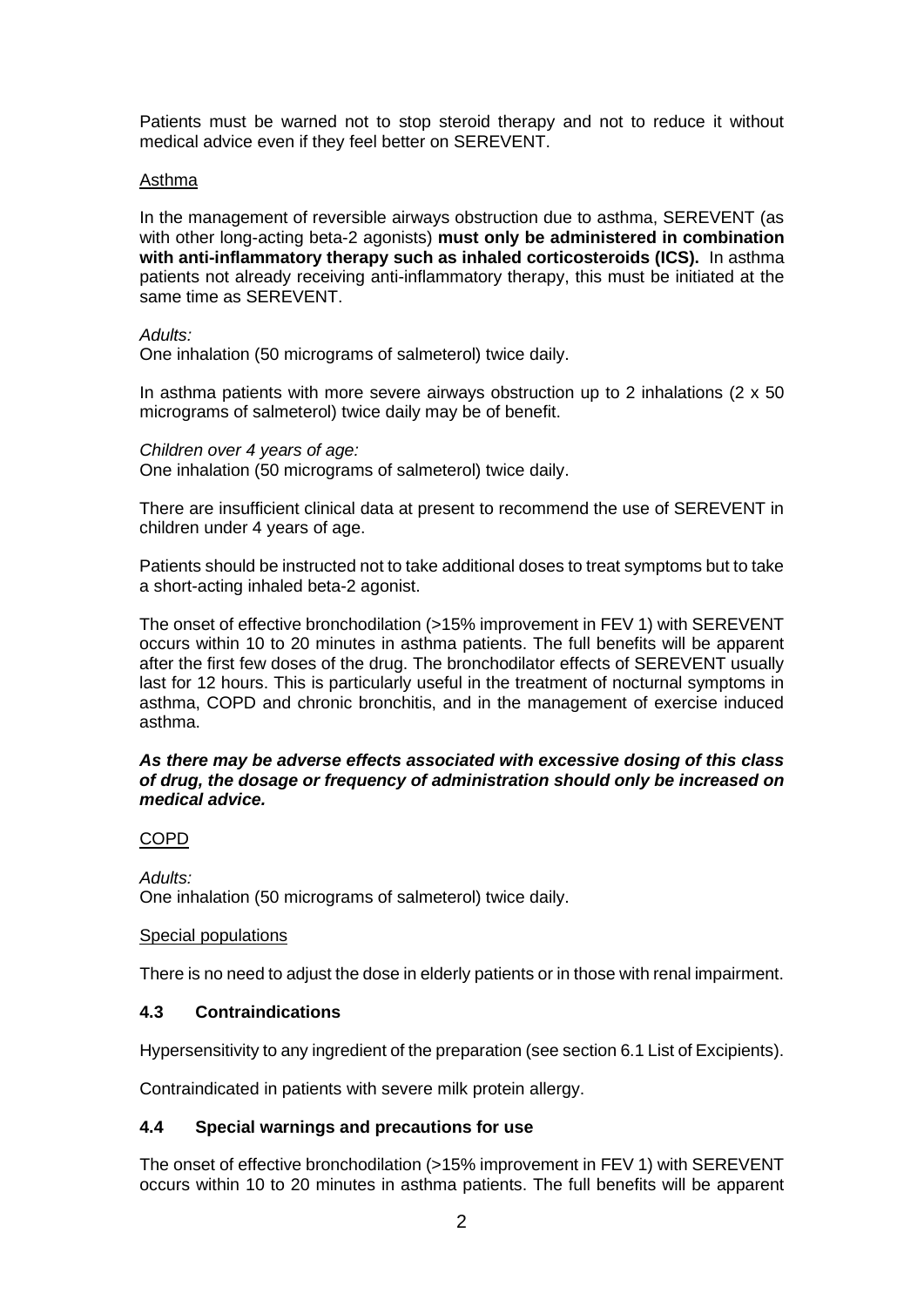after the first few doses of the drug. The bronchodilator effects of SEREVENT usually last for 12 hours. This is particularly useful in the treatment of nocturnal symptoms in asthma, COPD and chronic bronchitis, and in the management of exercise induced asthma.

SEREVENT should not be initiated in patients with unstable or acutely deteriorating asthma, which may be a life threatening condition. Serious acute respiratory events, including fatalities have been reported when salmeterol has been initiated in the situation. Although it is not possible from these reports to determine whether salmeterol contributed to these adverse events or failed to relieve the deteriorating asthma, the use of salmeterol in this setting is inappropriate.

#### Use with corticosteroids for asthma

SEREVENT is a long acting beta-2 agonist and should be used only as an adjunct to corticosteroids in the management of asthma. SEREVENT is not a replacement or substitute for oral or inhaled corticosteroids. Its use is complementary to them.

Patients must be warned not to stop or reduce corticosteroid therapy, even if they feel better. Any change in corticosteroid dosage should be made ONLY after clinical evaluation.

In asthma patients not already receiving anti-inflammatory therapy, this should be initiated when starting therapy with SEREVENT.

Data from a large US study (SMART) comparing the safety of salmeterol (50 micrograms inhaler twice daily) or placebo added to usual asthma therapy showed an increase in asthma-related deaths in patients receiving salmeterol versus those on placebo (13 out of 13,176 vs 3 out of 13,179 over 28 weeks). Data from this study suggested that African-American patients may be at greater risk of serious respiratoryrelated events or deaths when using salmeterol compared to placebo. It is not known if this was due to pharmacogenetic or other factors. Patients on salmeterol who did not receive inhaled corticosteroids as part of their usual therapy at the start of the study experienced a greater number of asthma-related deaths compared to those taking placebo (9 out of 7,049 vs. 0 out of 7,041). There were no significant differences between the salmeterol and placebo treatment groups among patients who were receiving inhaled corticosteroids at the start of the study. Long-acting beta-2–agonists, such as salmeterol, should be prescribed with corticosteroids

#### Acute asthma symptoms

SEREVENT is suitable for long-term regular, twice-daily treatment to control symptoms of reversible airways obstruction.

In view of its slower onset of action (10 to 20 minutes) it should not be used to relieve acute symptoms of asthma, for which a faster acting (within 5 minutes) inhaled bronchodilator (e.g. short-acting beta-2 agonists such as salbutamol) should be given.

It is crucial to inform patients of this and prescribe a short-acting inhaled beta-2 agonist for this purpose.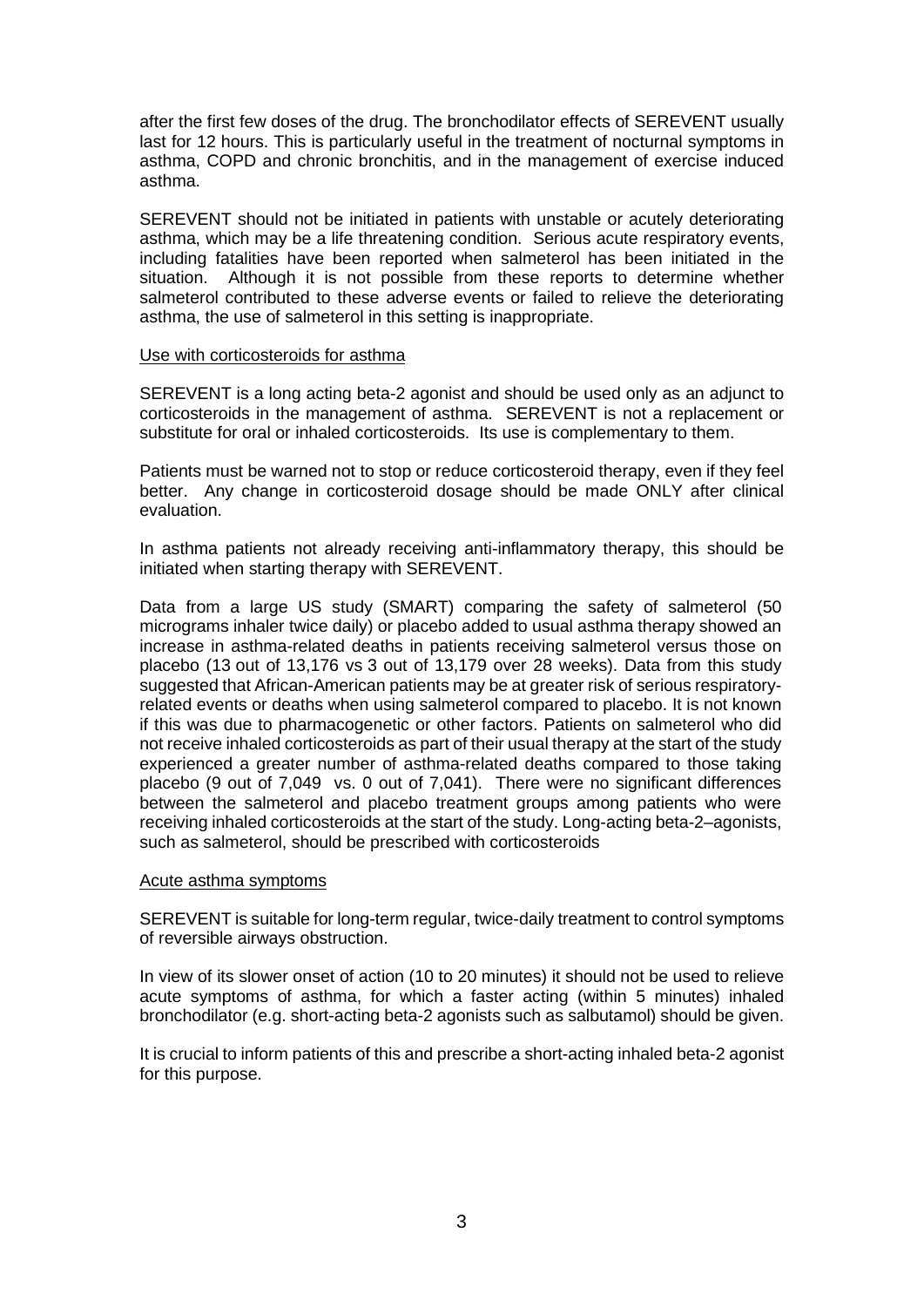#### Deterioration of asthma control

Sudden and progressive deterioration of asthma control is potentially life threatening and considerations should be given to increasing corticosteroid therapy. In patients at risk, daily peak flow monitoring may be instituted.

**Increasing use of bronchodilators, in particular short-acting inhaled beta-2 agonists, to relieve symptoms indicates deterioration of asthma control. Severe exacerbations of asthma must be treated in the normal way with nebulised or parenteral bronchodilators and parenteral corticosteroids, together with other supportive measures. Use in patients with other medical conditions.**

As with other inhalational therapy, paradoxical bronchospasm may occur with an immediate increase in wheezing after dosing. This should be treated immediately with a fast-acting inhaled bronchodilator. SEREVENT should be discontinued immediately, the patient assessed, and if necessary alternative therapy instituted.

The pharmacological side-effects of beta-2 agonist treatment, such as tremor, subjective palpitations and headache have been reported, but tend to be transient and to reduce with regular therapy.

Cardiovascular effects, such as increases in systolic blood pressure and heart rate, may occasionally be seen with all sympathomimetic drugs, especially at higher than therapeutic doses. For this reason, SEREVENT should be used with caution in patients with pre-existing cardiovascular disease.

There have been very rare reports of increases in blood glucose levels (see 4.8 Undesirable effects) and this should be considered when prescribing to patients with a history of diabetes mellitus.

SEREVENT should be administered with caution to patients with thyrotoxicosis.

A transient decrease in serum potassium may occur with all sympathomimetic drugs at higher therapeutic doses. Therefore, SEREVENT should be used with caution in patients predisposed to low levels of serum potassium.

### **4.5 Interaction with other medicines and other forms of interaction**

It was observed in a drug interaction study that concomitant use of systemic ketoconazole increases exposure to salmeterol. This may lead to prolongation in the QTc interval. Caution must be exercised when strong CYP3A4 inhibitors (eg ketoconazole) are co-administered with salmeterol (see section 4.4 Special warnings and precautions for use and 5.2 Pharmacokinetic Properties).

#### **Both non-selective and selective beta-blockers should be avoided in patients with reversible obstructive airways disease, unless there are compelling reasons for their use.**

Co-administration of ketoconazole and salmeterol resulted in a significant increase in plasma salmeterol exposure (1.4-fold  $C_{\text{max}}$  and 15-fold AUC) and this may cause a prolongation of the QTc interval (see section 4.4 Special warnings and precautions for use and 5.2 Pharmacokinetic Properties).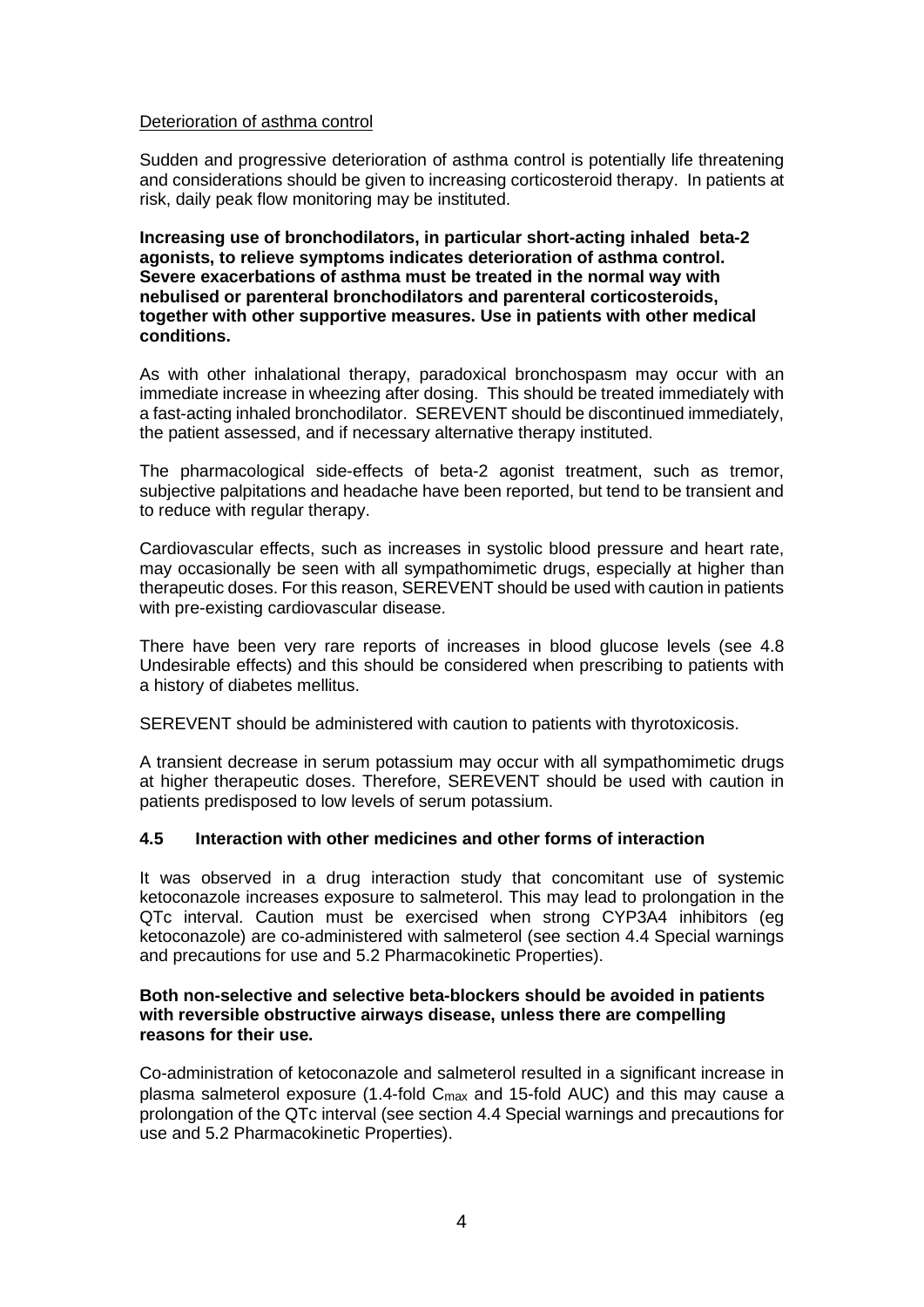# **4.6 Fertility, pregnancy and lactation**

#### **Pregnancy**

There are no adequate and well controlled studies of salmeterol in pregnant women. The effect of salmeterol on human pregnancy is unknown.

As with any medicine, use of SEREVENT during pregnancy should be considered only if the expected benefit to the mother is greater than any possible risk to the foetus.

In animal studies, some effects on the foetus, typical for a beta-2 agonist, occurred at exposure levels substantially higher than those that occur with therapeutic use. Extensive experience with other beta-2 agonists has provided no evidence that such effects are relevant for women receiving clinical doses.

#### Breast-feeding

Plasma levels of salmeterol after inhaled therapeutic doses are low and therefore levels in milk should be correspondingly low. Nevertheless as there is limited experience of the use of salmeterol in nursing mothers its use in such circumstances should only be considered if the expected benefit to the mother is greater than any possible risk to the infant.

Studies in lactating animals support the view that salmeterol is likely to be secreted in only very small amounts into breast milk.

#### **Fertility**

There are no data on human fertility.

### **4.7 Effects on the ability to drive and operate machines**

None reported.

### **4.8 Undesirable Effects**

#### Summary of the safety profile

Adverse events are listed below by system organ class and frequency. Frequencies are defined as: very common ( $\geq$  1/10), common ( $\geq$ 1/100 to <1/10), uncommon ( $\geq$ 1/1000 to <1/100), rare (≥1/10,000 to <1/1000) and very rare (<1/10,000) including isolated reports. Common and uncommon events were generally determined from clinical trial data. The incidence of placebo was not taken into account. Very rare events were generally determined from post-marketing spontaneous data.

The following frequencies are estimated at the standard dose of 50 micrograms twice daily. Frequencies at the higher dose of 100 micrograms twice daily have also been taken to account where appropriate.

#### Tabulated list of adverse reactions

*Immune system disorders*

Hypersensitivity Reactions:

Uncommon: Rash.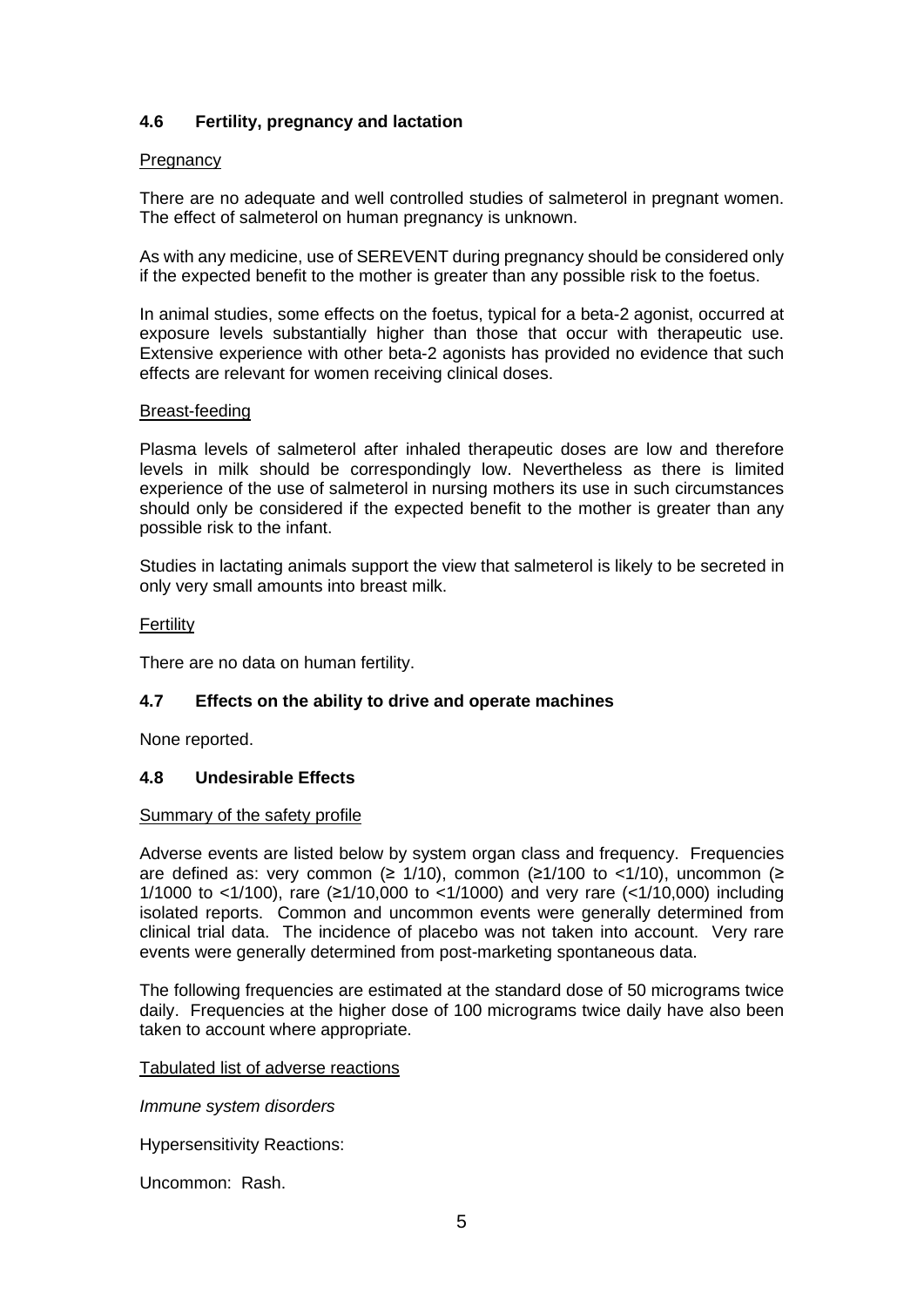Very rare: Anaphylactic reactions including oedema and angioedema, bronchospasm and anaphylactic shock.

#### *Metabolism and nutrition disorders*

Very rare: Hyperglycaemia.

*Nervous system disorders*

Common: Tremor and headache (see section 4.4 Special warnings and precautions for use).

The pharmacological side-effects of beta-2 agonist treatment, such as tremor and headache have been reported, but tend to be transient and to reduce with regular therapy. Tremor occurs more commonly when administered at doses higher than 50 micrograms twice daily.

#### *Cardiac disorders*

Common: Palpitations (see section 4.4 Special warnings and precautions for use).

Uncommon: Tachycardia.

Tachycardia occurs more commonly when administered at doses higher than 50 micrograms twice daily.

Very rare: Cardiac arrhythmias including atrial fibrillation, supraventricular tachycardia and extrasystoles.

*Respiratory, thoracic and mediastinal disorders*

Very rare: Oropharyngeal irritation and paradoxical bronchospasm (see section 4.4 Special warnings and precautions for use)

Musculoskeletal and connective tissue disorders

Common: Muscle cramps.

Very rare: Arthralgia.

#### Reporting of suspected adverse reactions

Reporting of suspected adverse reactions after authorisation of the medicine is important. It allows continued monitoring of the benefit/risk balance of the medicine. Healthcare professionals are asked to report any suspected adverse reactions via: [https://nzphvc.otago.ac.nz/reporting/.](https://nzphvc.otago.ac.nz/reporting/)

#### **4.9 Overdose**

The expected symptoms and signs of salmeterol overdosage are those typical of excessive beta-2-adrenergic stimulation, including tremor, headache, tachycardia, increases in systolic blood pressure and hypokalaemia and raised blood glucose levels.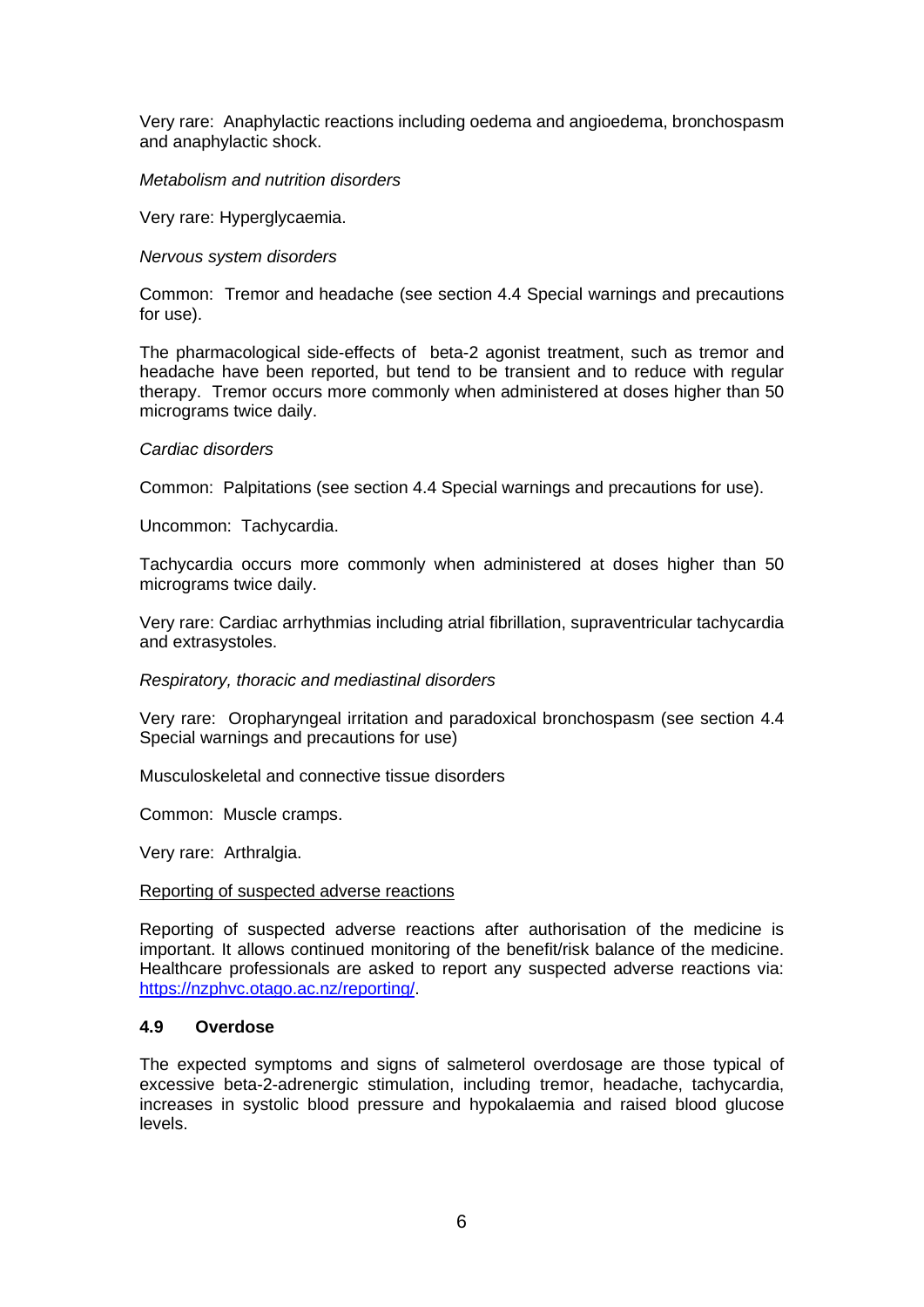If overdose occurs, the patient should be treated supportively with appropriate monitoring as necessary. Further management should be as clinically indicated or as recommended by the Poison Information Centre.

For advice on the management of overdose, contact the National Poisons Information Centre on 0800 POISON (0800 764 766).

# **5. PHARMACOLOGICAL PROPERTIES**

# **5.1 Pharmacodynamic properties**

Pharmacotherapeutic group: Selective beta-2-adrenoreceptor agonists,

# ATC code: R03AC12

# Mechanism of action

Salmeterol is a selective long-acting (12 hour) beta-2 adrenoceptor agonist with a long side-chain which binds to the exo-site of the receptor.

These pharmacological properties of salmeterol offer more effective protection against histamine-induced bronchoconstriction and produce a longer duration to bronchodilation, lasting for at least 12 hours, than recommended doses of conventional short-acting beta-2 agonists. *In vitro* tests have shown salmeterol is a potent and longlasting inhibitor of the release, from human lung, of mast cell mediators, such as histamine, leukotrienes and prostaglandin  $D_2$ . In man, salmeterol inhibits the early and

late phase response to inhaled allergen; the latter persisting for over 30 hours after a single dose when the bronchodilator effect is no longer evident. Single dosing with salmeterol attenuates bronchial hyper-responsiveness. These properties indicate that SEREVENT has additional non-bronchodilator activity, but the full clinical significance is not yet clear. The mechanism is different from the anti-inflammatory effect of corticosteroids, which should not be stopped or reduced when SEREVENT is prescribed.

SEREVENT has been studied in the treatment of conditions associated with COPD and has been shown to improve symptoms and pulmonary function, and quality of life. Salmeterol acts as a beta-2 agonist on the reversible component of the disease. *In vitro* salmeterol has also been shown to increase cilial beat frequency of human bronchial epithelial cells, and also reduce acidiotoxic effect of pseudomonas toxin on the bronchial epithelium of patients with cystic fibrosis.

# **5.2 Pharmacokinetic properties**

Salmeterol acts locally in the lung therefore plasma levels are not an indication of therapeutic effects. In addition there are only limited data available on the pharmacokinetics of salmeterol because of the technical difficulty of assaying the drug in plasma due to the low plasma concentrations at therapeutic doses (approximately 200pg/mL or less) achieved after inhaled dosing.

After regular dosing with salmeterol xinafoate, hydroxynaphthoic acid can be detected in the systemic circulation reaching steady state concentrations of approximately 100ng/mL. These concentrations are up to 1000 fold lower than steady state levels observed in toxicity studies. No ill effects have been seen following long-term regular dosing (more than 12 months) in patients with airways obstruction.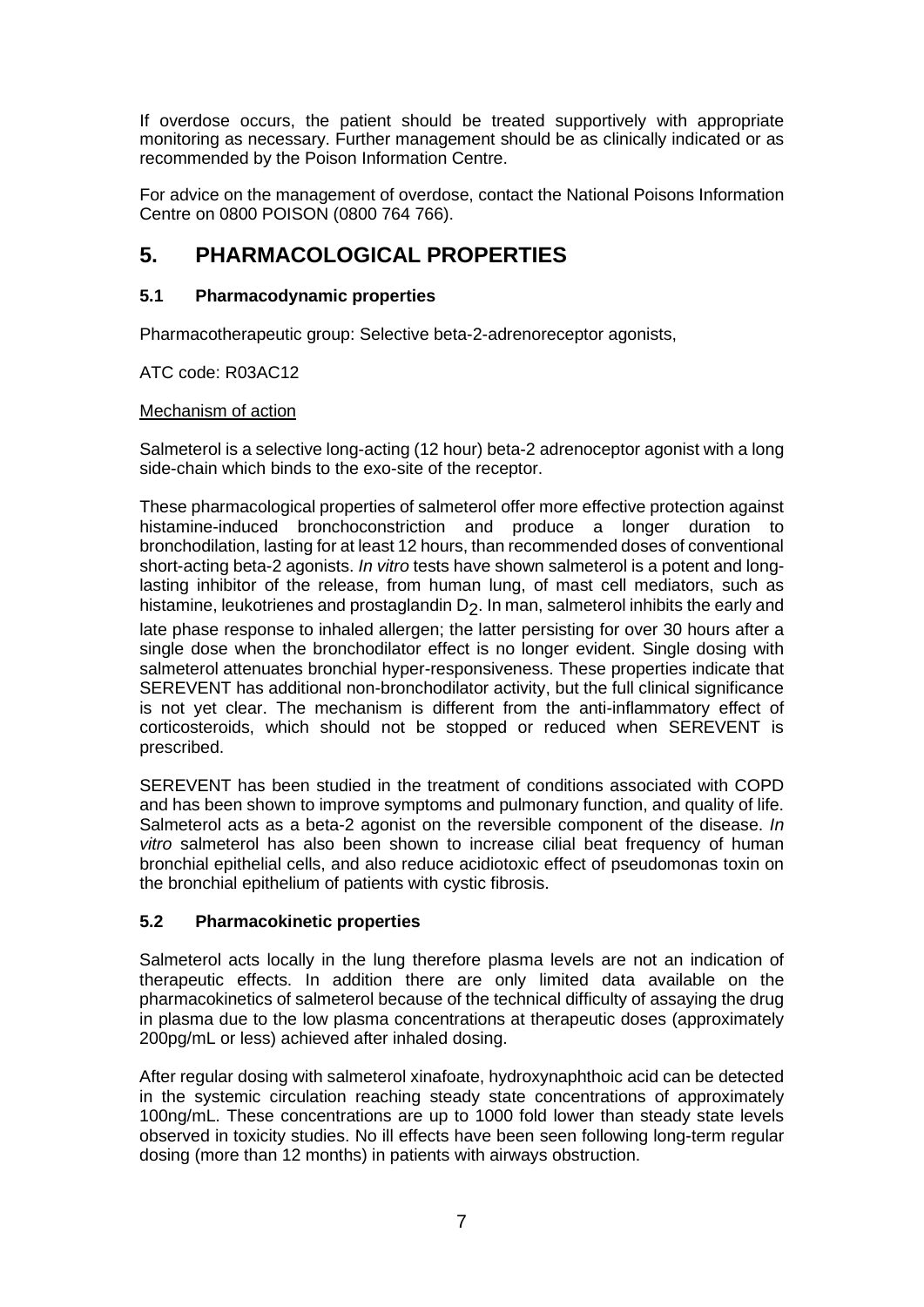In a placebo-controlled, crossover drug interaction study in 15 healthy subjects, coadministration of salmeterol (50 micrograms twice daily inhaled) and the CYP3A4 inhibitor ketoconazole (400 mg once daily orally) for 7 days resulted in a significant increase in plasma salmeterol exposure  $(1.4$ -fold  $C<sub>max</sub>$  and 15-fold AUC). There was no increase in salmeterol accumulation with repeat dosing. Three subjects were withdrawn from salmeterol and ketoconazole co-administration due to QTc prolongation or palpitations with sinus tachycardia. In the remaining 12 subjects, coadministration of salmeterol and ketoconazole did not result in a clinically significant effect on heart rate, blood potassium or QTc duration (see Warnings and Precautions and Interactions).

An *in vitro* study showed that salmeterol is extensively metabolised to αhydroxysalmeterol (aliphatic oxidation) by cytochrome P450 3A4 (CYP3A4). A repeat dose study with salmeterol and erythromycin in healthy volunteers showed no clinically significant changes in pharmacodynamic effects at 500 mg three times daily doses of erythromycin.

# **5.3 Preclinical safety data**

In reproduction studies in animals, some effects on the foetus, typical of a beta-2 agonist, have been observed at very high doses.

Salmeterol xinafoate produced no genetic toxicity in a range of studies using either prokaryotic or eukaryotic cell systems *in vitro* or *in vivo* in the rat.

Long term studies with salmeterol xinafoate, induced class related benign tumours of smooth muscle in the mesovarium of rats and the uterus of mice.

The scientific literature and our own pharmacological studies provide good evidence that these effects are species specific and have no relevance for clinical use.

### **Carcinogenicity**

Oral administration of salmeterol xinafoate to mice at 0.2, 1.4 or 10 mg/kg/day for 18 months resulted in the development of smooth muscle tumours (leiomyomas and possibly leiomyosarcomas) in the uterus. In rats, combined oral/inhalational administration for 24 months at total dose levels of 0.2, 0.7 and 2.6 mg/kg/day resulted in leiomyomas in the suspensory ligament of the ovaries, as well as an increased incidence of benign pituitary tumours. The smooth muscle tumours in both species are thought to result from chronic stimulation of beta-adrenoceptors in these tissues, whereas the mechanism involved in the development of the pituitary tumours is unknown.

# **6. PHARMACEUTICAL PARTICULARS**

# **6.1 List of excipients**

Lactose (which contains milk protein) (see Section 4.3 Contraindications).

# **6.2 Incompatibilities**

None reported.

# **6.3 Shelf Life**

2 years.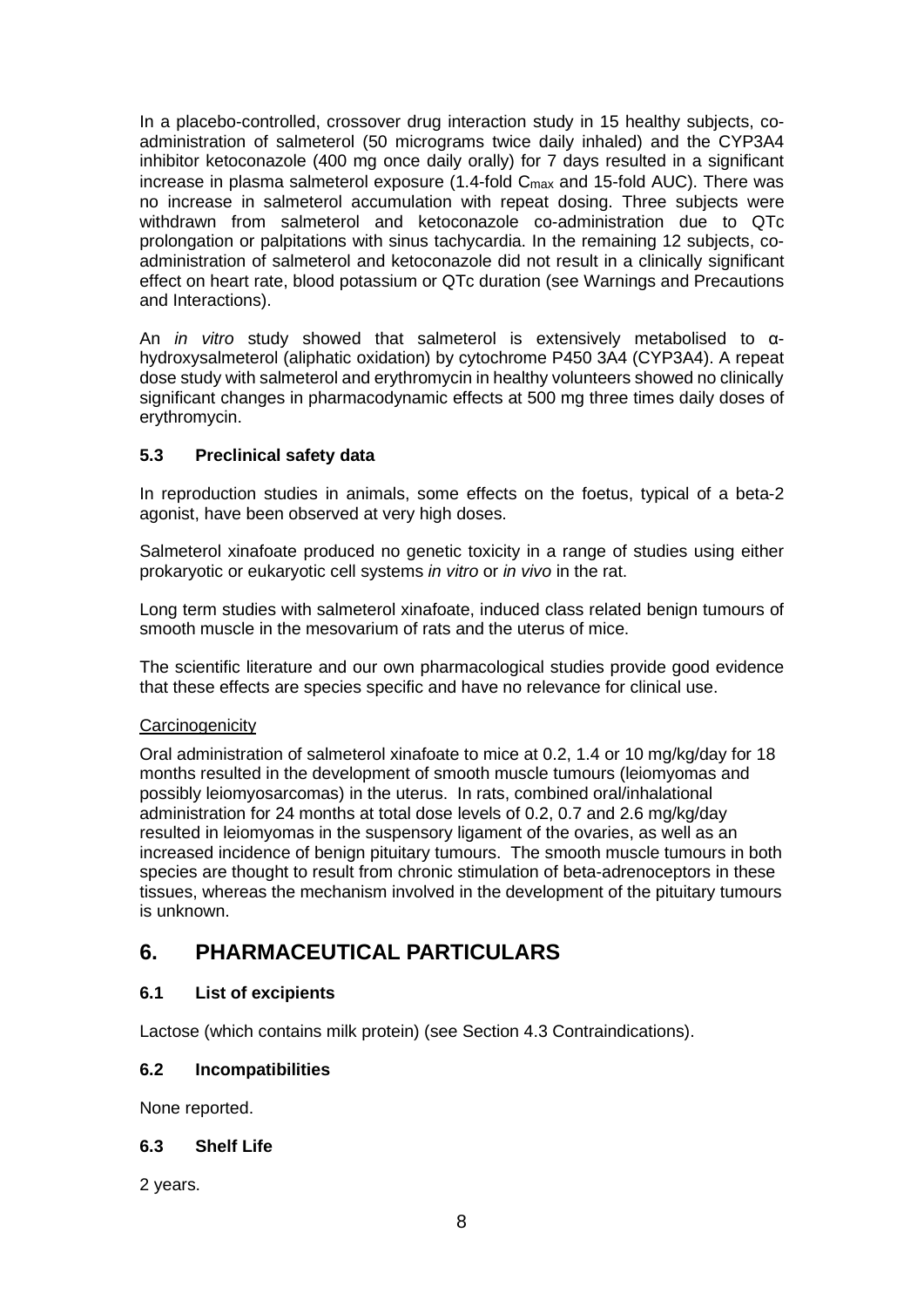# **6.4 Special precautions for storage**

Store below 30 °C

Store in a dry place.

# **6.5 Nature and contents of container**

The powder mix of salmeterol xinafoate and lactose is filled into a blister strip consisting of a formed base with a peelable foil laminate lid.

The foil strip is contained within the Accuhaler device. The Accuhaler device is packaged within a foil laminate overwrap.

Each SEREVENT Accuhaler contains 60 inhalations.

# **6.6 Special preauction for disposal**

Any unused medicinal product or waste should be disposed of in accordance with local requirement.

# **7. MEDICINES SCHEDULE**

Prescription Medicine

# **8. SPONSOR**

GlaxoSmithKline NZ Limited

Private Bag 106600 Downtown Auckland NEW ZEALAND

Phone: (09) 367 2900<br>Fax: (09) 367 2910  $(09)$  367 2910

# **9. DATE OF FIRST APPROVAL**

31 August 1995

# **10. DATE OF REVISION OF THE TEXT**

17 June 2021

Summary table of changes:

| <b>Section changed</b> | <b>Summary of new information</b>                                |
|------------------------|------------------------------------------------------------------|
|                        | Added cross reference to contraindication                        |
| 4.3                    | Addition of contraindication relating to milk<br>protein allergy |